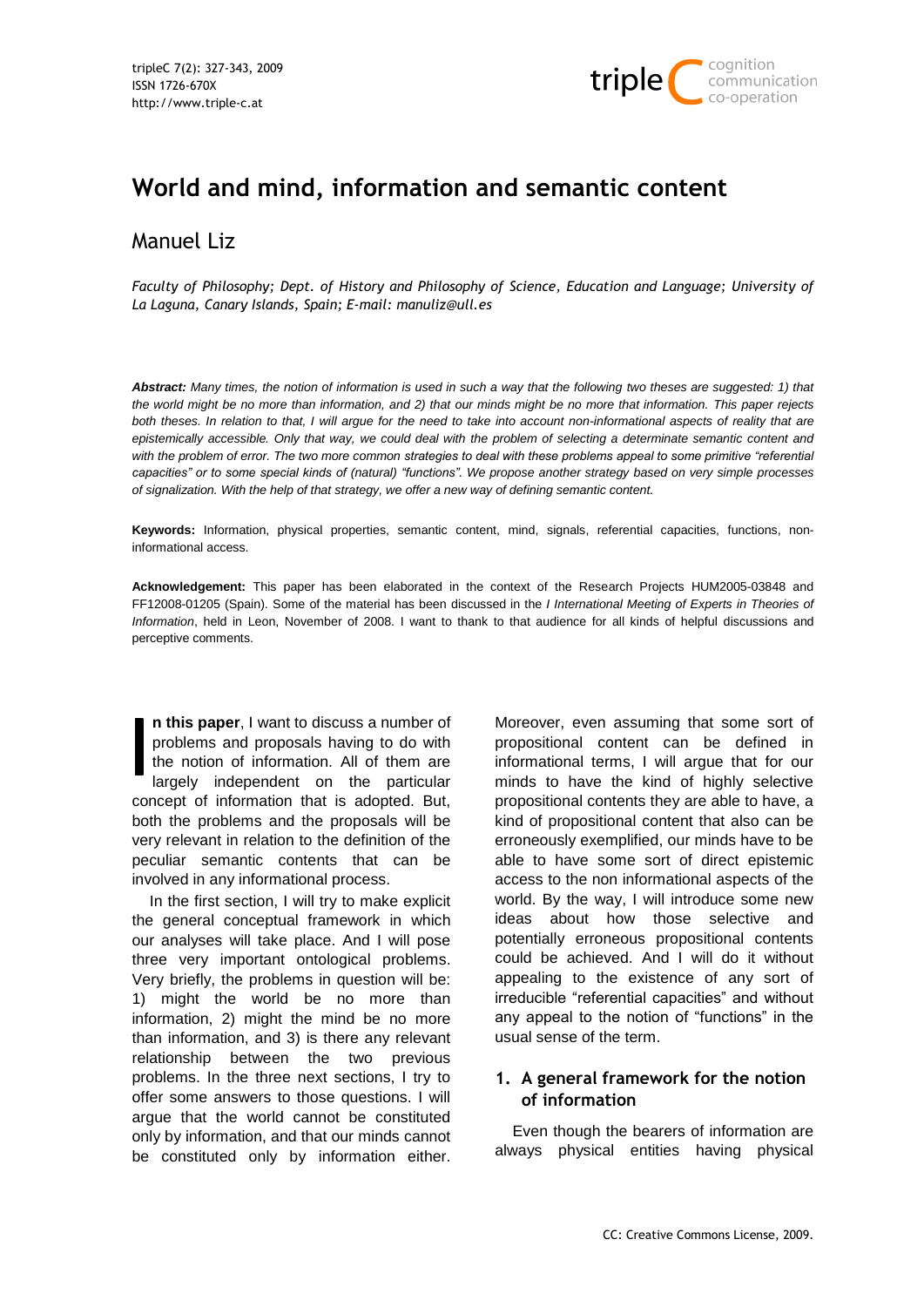properties, information itself maintains much less direct relationships with the physical world. Information does not determine any particular physical properties. This introduces a very important indetermination. But there is also another not less important indetermination coming this time from the semantic contents that can be associated with certain information. Information can be measured. We can measure quantities of information. However, we have to distinguish between quantities of information and the semantic content associated with certain information. And the crucial point is that semantic contents are not only quantities of information.

## **1.1. Information and physical properties**

There is no information without something able to bear that information. Hence, some bearers of information need to be introduced. And such bearers of information always are physical entities (objects, events, states of affairs, etc.) able of having physical properties of a "first order" kind. In contrast, information itself would be a "second order" property. It is the having other properties, or relations, of a first order kind what makes that something is able of having certain information. We can consider information as a physical property, but in that case it has to be clear that we would be faced with second order physical properties.

Also, it is possible, and in fact very usual, to characterize information as a "functional" property. Every functional property would be a second order property. But not every second order property would be a functional one. Being a functional property does not only requires that it is definable through the quantification, in the logical sense, over other first order properties, but that those properties satisfy a certain sort of relational structure.

In any case, the relationships between information --informational properties-- and first order physical properties are not direct. The same point can be made using the notion of supervenience. Information would supervene on (other) physical properties in the sense that if some physical properties are had, including here relational physical

properties, then necessarily certain information is had. In other words, variations concerning information always have to entail variations in those physical properties. Information is determined by physical properties. However, things are not so in the reversed way. Variations concerning those physical properties do not have to entail variations in information. Information does not determine any particular, constitutive or relational, physical property for the bearers of that information.

As a consequence, the relationships between information and causality cannot be direct either. Even though the bearers of information are causal effects, and they can have causal effects, in relation to other objects, events, states of affairs, etc., the having certain information does not determine any particular causal relation. The having certain information does not determine that the bearers of that information are causally produced in any particular way. And it does not determine either that they have some particular causal effects.

## **1.2. Information and "form"**

Many of the above features are closely connected with the meaning of the linguistic root "form". The "form" of an object, i.e., its shape –including here, in that generic sense of "form", things like the size of the object—, is also a second order property. It can be considered a physical property. And it supervenes on (other) first order physical properties. The "form" of an object is determined by them. However, the fact that an object has a certain "form" -triangular, squared, ovoid, large, etc.— does not determine its physical properties, constitutive or relational. And it does not determine either the causal relations in which an object with that "form" is involved.

It is convenient to note that all the above mentioned facts are perfectly compatible with the fact that objects with certain "form" have some constitutive or relational properties. It is also compatible with the fact that they are causal effects of other things, and can cause other things. And it is also compatible with the fact that the having a certain "form" is able of bounding, even in very relevant ways, both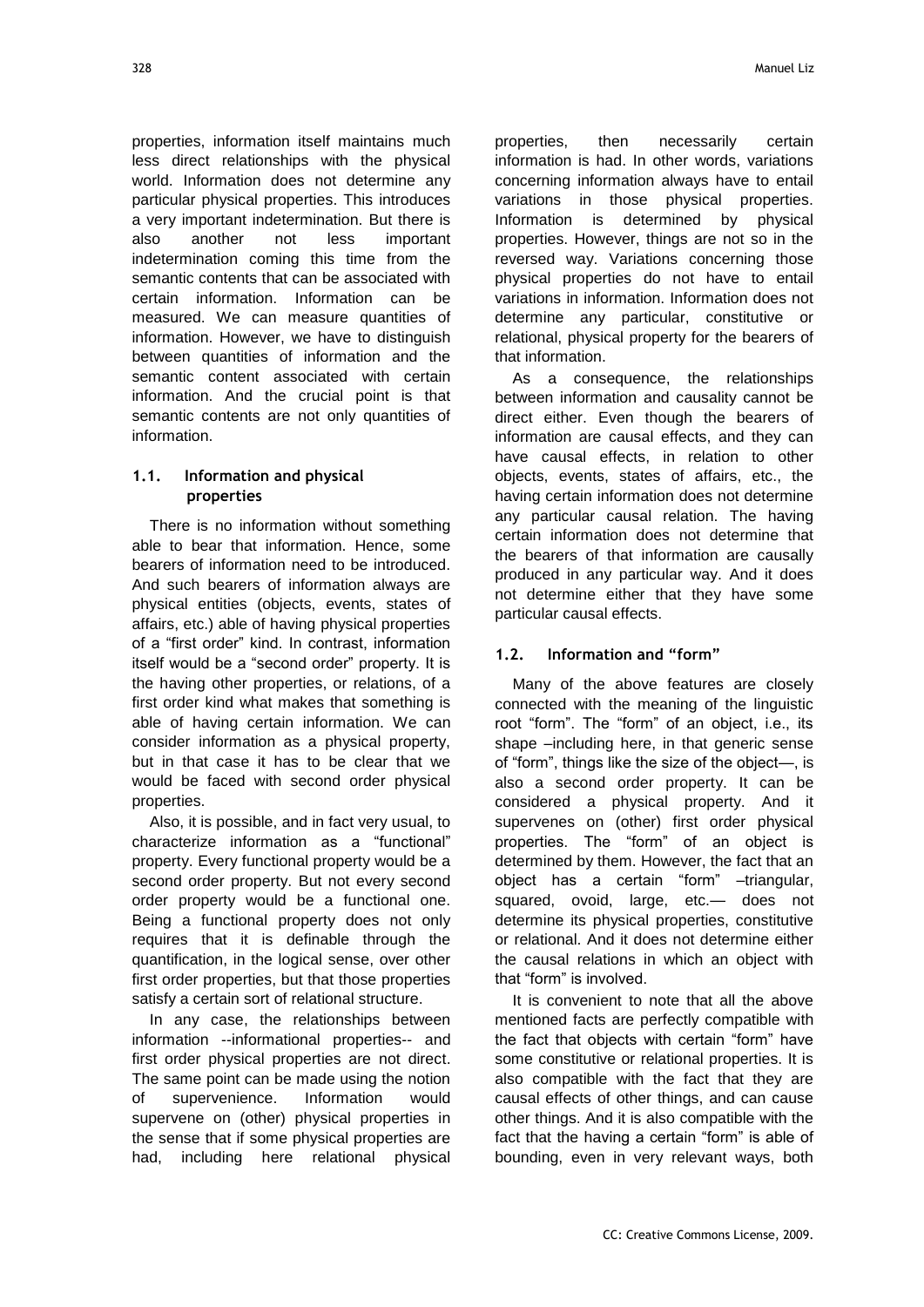the kinds of things that are able to cause them and the kinds of things that can be causal effects of them.

#### **1.3. Quantities of information**

Information can be measured. Information is measured in quantities of information –bits, entropy, qubits, etc.--. The quantity of information sizes the capacity of having information.

In that sense, information would be a mathematically quantifiable property. The quantification can be made in relation to certain statistical probabilities attributed to the bearers of information, in relation to the degree of relative disorder of those bearers, considered as thermodynamic systems, in relation to the probabilities associated with some of the quantum states of the bearers – which could yield some sort of values, other sort of values and, also, an entanglement of both sorts of values--, etc. What would be obtained is, respectively, 1) a mathematical concept of information based on statistical probability, 2) a physical concept of information based on entropy, and 3) the quite recent concept of quantum information. (In other section we will address the use of the notion of information in biology)

As we have said, to measure quantities of information is to measure a peculiar sort of capacity. It is like to measure the capacity of a certain glass, of certain "form" -shape, size, etc.—in order to contain a determinate volume of liquid. The glass could contain ½ litre, 1 litre, 5 litres, etc. To know that, however, would be to know nothing determinate about the constitutive or relational physical properties of the glass. And it would be to know nothing determinate about its causal properties either. Moreover, we would know nothing either about what kind of liquid the glass contains –if it contains any.

## **1.4. The semantic content of information**

An answer to the last question (What kind of *liquid* does the glass contain?), in the case of information, would be obtained when we ask about the concrete and particular information which is contained in the bearer –

what the bearer is "saying"--. In other words, information also can have a peculiar *semantic content*. It would be a very interesting question to ask whether it could make sense to speak properly about information without any semantic content, but we do not need to face that question here. It would be enough to assume that information can have semantic contents.

As very simple cases of semantic content, we can think on *propositionally articulated semantic contents* –i.e., propositions— of the sort that *a* is *F*. We would describe the semantic content of an information saying, for instance, that it consists in that *a* is *F*. To describe semantic contents is like saying what is contained in a certain glass: ½ litre *of water*, 1 litre *of milk*, 5 litres *of wine*, etc.

First order physical properties of the bearers of information can be understood as the non-informational properties that are mentioned when reality is described from the point of view of our more basic sciences<sup>1</sup>. And, according to what we are saying, semantic content would be the sort of propositionally articulated concrete information that can be *cognitively* relevant from a psychological perspective $2$ .

## **1.5. Three problems**

 $\overline{a}$ 

The quantity of information that a certain bearer can contain does not determine the physical properties of the bearer –constitutive, relational, causal, etc.--. And that quantity of information does not determine either the semantic content of the information, the concrete information contained in such a bearer –what that bearer is "saying". The capacity for containing certain "quantity of information" is compatible with a great variety

<sup>&</sup>lt;sup>1</sup> In fact, the notion of information might be present in our more basic sciences. But a consequence of what we will argue in next sections is that science, and *a fortiori* basic sciences, cannot describe the world mentioning *only* informational properties. And this would be true even in relation to the ways quantum physics can be interpreted.

 $2$  Briefly, propositions would be those kinds of entities able of being the objects of our propositional attitudes – beliefs, desires, etc.--, and those kinds of entities able of maintaining inferential relationships –deductive, inductive, etc.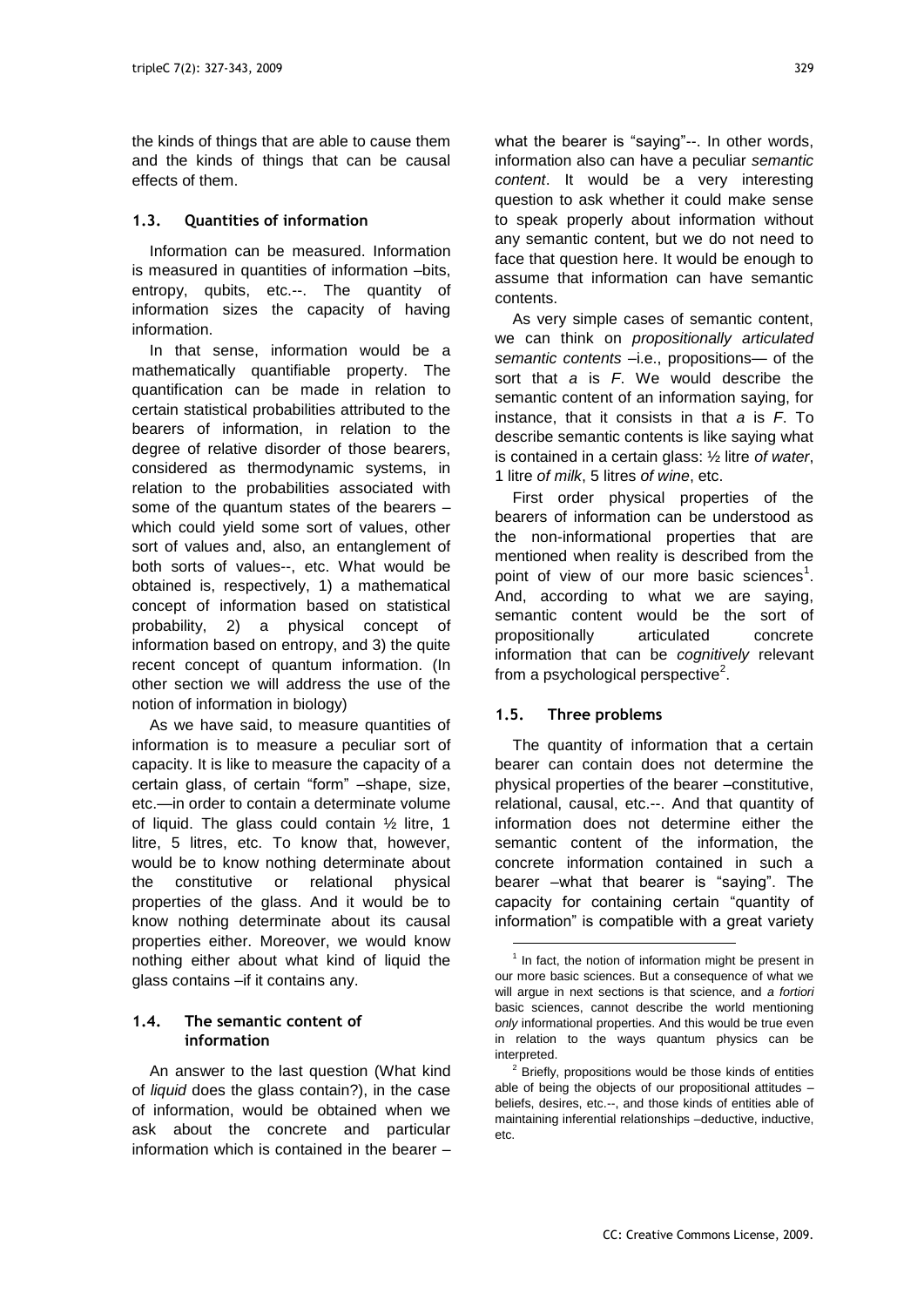of propositionally articulated semantic contents.

We can say that the metaphysical status of information is not very well defined. Information appears to occupy some place between, on the one side, the physical world constituted by first order physical properties and relations and, on the other side, the world of meanings, contents and propositions psychologically relevant --at least for the cognitive part of our minds.

The peculiar metaphysical status of information is the source of many problems. Here, I want to discuss three of them. They are the following ones:

- 1) Might the world be no more than information?
- 2) Might the mind be no more than information?
- 3) Is there any relevant relationship between problems 1 and 2?

## **2. Might the world be no more than information?**

We will argue for a negative answer to that question. The world cannot be only information. Moreover, the world that can be epistemically accessible cannot be either only information. In particular, not all knowledge of the world can be propositionally encapsulated in the form of semantic contents of the sort that a is F. We will argue that in order to be possible any knowledge of the world articulated through propositional contents, it has to be also possible to know the world, or to access to it, in other ways.

#### **2.1. Two senses of the question**

The question above posed (Might the world be no more that information?) can have two main senses, one of them strongly ontological and the other one much more epistemological.

The idea that, in the end, the world might be only information, in a strong ontological sense, is nowadays present in some trends of thought. But, according to what we have said about the bearers of information, and about the relation of supervenience of information on (other) physical properties, strictly the

world cannot be only information. It would be like stating that there can exist the capacity of containing a volume of, let us say, ½ litre, 1 litre, 5 litres, etc., without existing any sort of container at all.

Perhaps, the idea that the world might be only information did not have a purely ontological meaning but an epistemological one. Then, by "the world" we would have to understand "the world epistemically accessible". And what is stated would be that, in the end, we do not have access to the world but through information. Let us analyze more closely that suggestion.

#### **2.2. Having access to the world only through information**

But, "having access to the world only through information" would have to have here an interpretation full of very diverse semantic contents. The accessible world would become something implausibly narrow if we only could know about it quantities of information, or may be relations among quantities of information. We never could state about the world something like that a is F, being a and F not only quantities of information. However, the rule is to make very often statements of that sort. And unless it is showed how they could be translated, or made equivalent, to other statements involving only quantities of information, and it is very doubtful that it can be made, we would have to conclude that the real problem is to explain how we can have the great variety of semantic contents that in fact we are able to have.

Hence, "having access to the world only through information" has to mean "having access to the world only through some semantic contents propositionally articulated, i.e., semantic contents consisting in things like that a is F, being a and F not only quantities of information. But, how those semantic contents are originated? And how to explain the ways in which we get to access to the world through those semantic contents?

#### **2.3. Explaining semantic contents**

The explanation of semantic contents really is a complicate matter. But a very influential approach has been the one proposed by Fred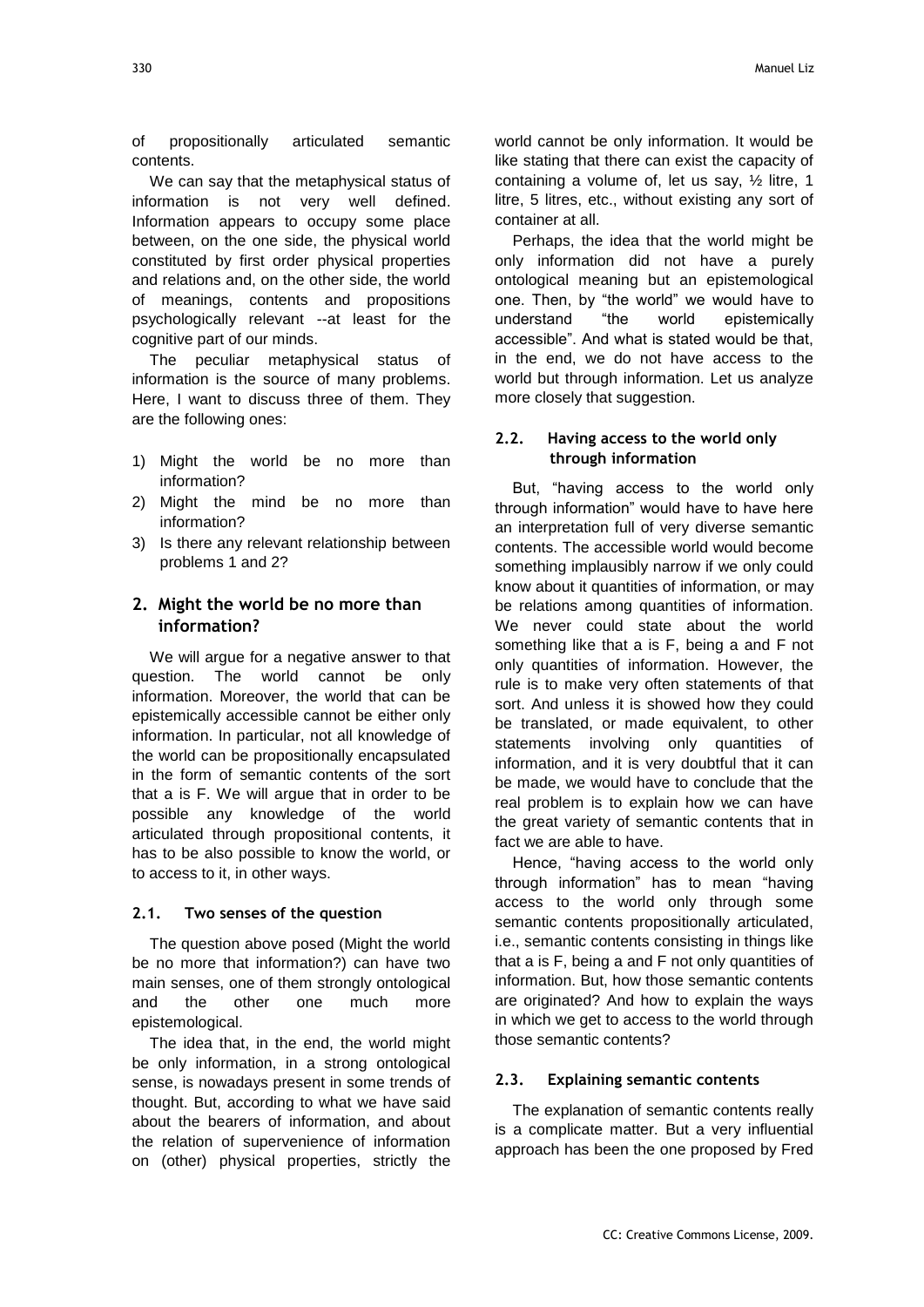Dretske in the last years<sup>3</sup>. We will introduce briefly that approach. And it will serve us to identify three big problems. Dretske defines the semantic content of a particular signal in the following way:

*A signal s, registered in a signal receiver r, and coming from a certain source a, has the semantic content that a is F iff the conditional probability that the source a is F, given the signal s, and given some previous knowledge K that r has about the possibilities of being F of a, is 1. (Ibid)*

For example, if given the signal s, the probability that a is F or G or H is 1, and K consists in that a cannot be H, then the signal s will have, for r, the disjunctive semantic content that a is F or G. If the receiver r does not have any knowledge K about the possibilities of the source a, then the signal s will have the semantic content consisting in that a is in a certain way if, given s, that a is that way has a probability of 1.

That simplification of Dretske's position would serve to make explicit three big problems that any explanation of semantic content would have to face. They are the following:

1) *The problem of the need to take into account some previous knowledge K*: The need to take into account *K* presupposes a set of *previous* semantic contents that would have to be explained. This could lead to situations of *regress* or to situations of *circularity*. Of course, this problem would not be a hard one if we can assume that in the last term it would be possible to avoid *K*. We will take it for granted in our discussion. In any case, and even though such assumption may be seem as plausible, we would be faced with the next two problems.<sup>4</sup>

l

2) *The problem of getting selective semantic contents*:

According to the definition of semantic content above introduced, the signal *s* will have as semantic content every feature had by *a* with a probability of 1 given *s* – we assume that any reference to *K* could be eliminated--. However, *a* itself can register signals coming from other sources. Moreover, these other sources can register signals coming from other ones. In the last term, the signal *s* could have in its semantic content all the features of those other sources that have probability 1 given *s*. This makes of the semantic content of any signal something quite broad. There would be a kind of *explosion* in the semantic content of every signal  $-$ and everything can be a signal $5$ . Hence, in order to select the relevant semantic content of a signal it would be required some non-regressive and noncircular procedure to narrow that semantic content.

3) *The problem of error*:

According to the above definition of semantic content for a particular signal. error would *not* be possible. If a signal has the semantic content that *a* is *F*, then necessarily *a* is *F*. This generates a problem because, unless from an intuitive point of view, there would have to be room for semantic contents erroneously exemplified. The semantic contents of many of our beliefs, for instance, seem to be semantic contents that can be erroneously exemplified. Sometimes this problem is interpreted as deriving from Dretske's requirement that the probability that *a* is *F*, given *s* –we follow assuming an elimination of *K*--, is 1. Indeed, that requirement entails a great amount of *idealization* about informational channels. In fact, informational channels always make that some information is modified or lost. But the real problem is not here. The crucial problem is that the correctness of semantic content is too much closely

-

<sup>3</sup> Mainly, in Dretske, F. (1981). Adopting the general framework of Shannon and Weaver, Dretske tries to make precise the notion of semantic content of a particular signal – "cognitive content" in his terminology.

<sup>&</sup>lt;sup>4</sup> The need to take into account some previous knowledge in order to explain semantic content is a general problem for the selection of any semantic content: mental contents, linguistic meanings, the intentional contents of actions, the normative contents of rules, etc.

<sup>5</sup> Not only can everything be a signal. Everything would have as semantic content information over quite very large parts of the whole history of the universe, going back to the very *Big-Bang*.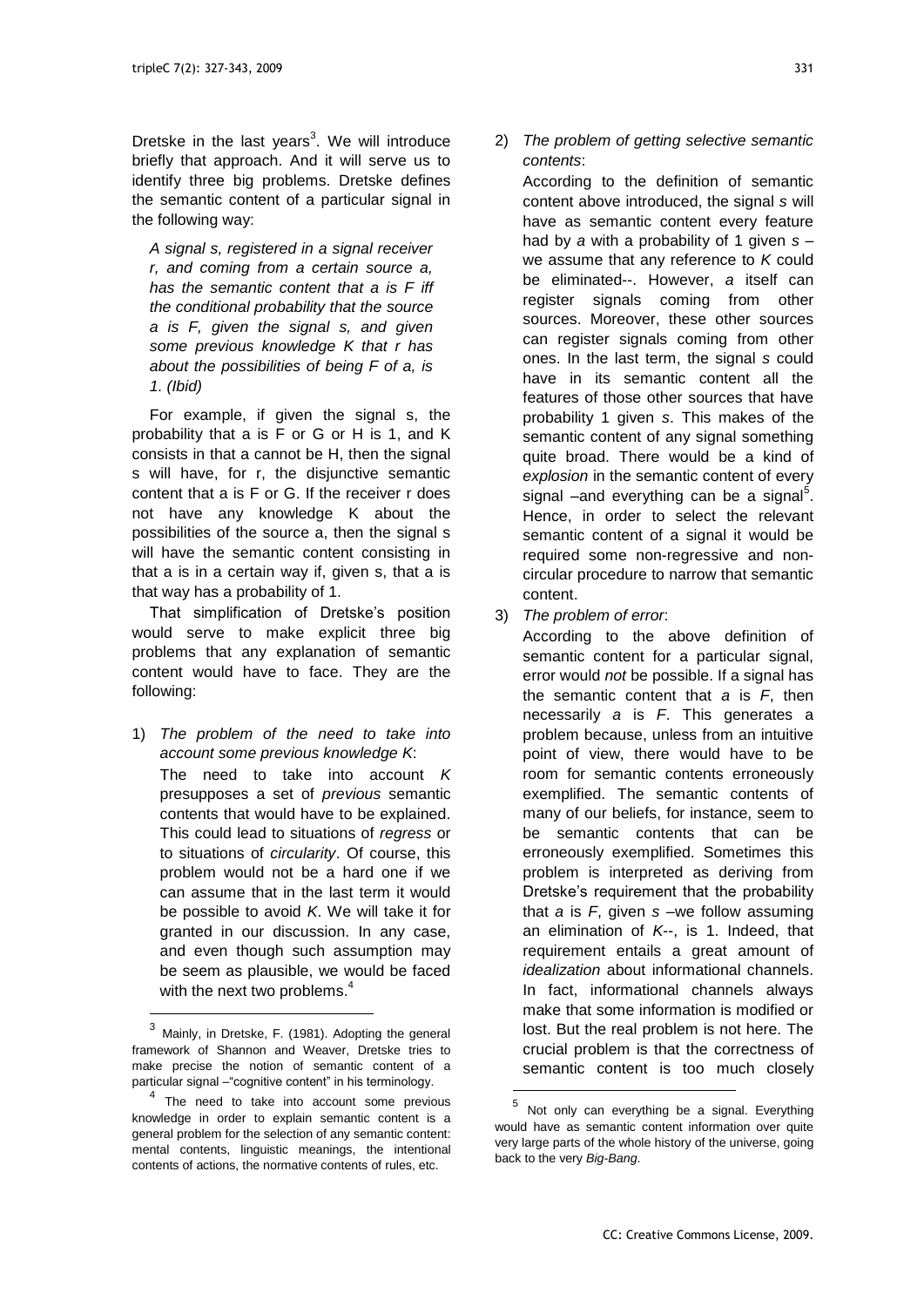linked to the exemplification of that semantic content. If in order to have the semantic content that *a* is *F* some other probability *p* less than 1 were required, and no other modification in the above definition of semantic content were introduced, then exactly in the same degree that semantic content would be correct. In other words, that semantic content would have a probability of error of *1-p*, which is exactly the probability that *s* does not have the semantic content that *a* is *F*. What is required is more *distance* between, on the one hand, the having the semantic content that *a* is *F* and, on the other hand, the fact that it is correct to have that content. Moreover, it is needed something able of explaining how a semantic content can be non erroneously exemplified with less probability than the probability of exemplifying that content. And it is needed to do it without making reference to semantic contents with respect to which the problem of error remains open. That would be *regressive*. Moreover, it is needed to do it without introducing semantic contents which are merely postulated as capable of being erroneously exemplified. That would be *circular*.

The last two problems have been recently discussed with detail by many authors<sup>6</sup>. They are also very old problems<sup>7</sup>. And they would be problems that have to be faced by any explanation of how a signal can have the *particular* semantic contents that it is intended to have. Moreover, they would be crucial problems for the claim that the *only* knowledge we can have about the world is the kind of knowledge encapsulated in semantic contents of the sort that *a* is *F*.

Let us resume our results. Does the world consist only in information? Our answer was negative. The bearers of information cannot be themselves only information. Does our access to the world consist only in information? Our answer was also negative.

l

We know about the world more than quantities of information. Is the world only known through propositionally articulated semantic contents of the sort that *a* is *F*, being *a* and *F* not only quantities of information? Faced with the problems we have presented, an affirmative answer would have to explain in a non-regressive and non-circular way how can the intended semantic contents exist.

#### **2.3.1. Knowing the world without semantic contents**

Now, let us consider that part of the mind consisting in cognitive states –i.e., states which, in one or another way, are related with knowledge. I want to argue that it is not possible a non-regressive and non-circular explanation of the knowledge of the world based on semantic contents without appealing to knowledge of the world which is not based on semantic contents. Moreover, I want to argue that only if we can know directly the world, or to have some kind of direct epistemic access to it, it is possible to know the world through the propositionally articulated semantic contents conveyed by informational processes.

In order to be more precise, we can define "knowledge based on semantic contents" as a knowledge with the structure "I know that a is F". In that case, what is known would be that a is F. This is the semantic content of my knowledge. Some examples would be "I know that Madrid is the capital of Spain", "I know that Ulysses came back to Ithaca", "I know that passion blinds reason", etc. By "knowledge not based on semantic contents", we can understand a knowledge with the structure "I know a". Here, what is known is not that a has certain feature, or that a is in a certain way. What is known is a. Moreover, in a crucial sense it is known directly. It is not known by means of any sort of propositionally articulated semantic contents. The content of my knowledge, surely partial and tentative, is a itself. Some examples would be "I know Madrid", "I know Ulysses", "I know passion", etc.

 With independence of the concepts I have, of the languages I use, of the names or descriptions which make me able to recognize a, of the amount of information that I have

 $^6$  Among them, we would have to mention Millikan, R. (1984) and Fodor, J. (1990).

 $<sup>7</sup>$  In particular, the problem of error is discussed in</sup> deep by Plato in his *Cratylus*.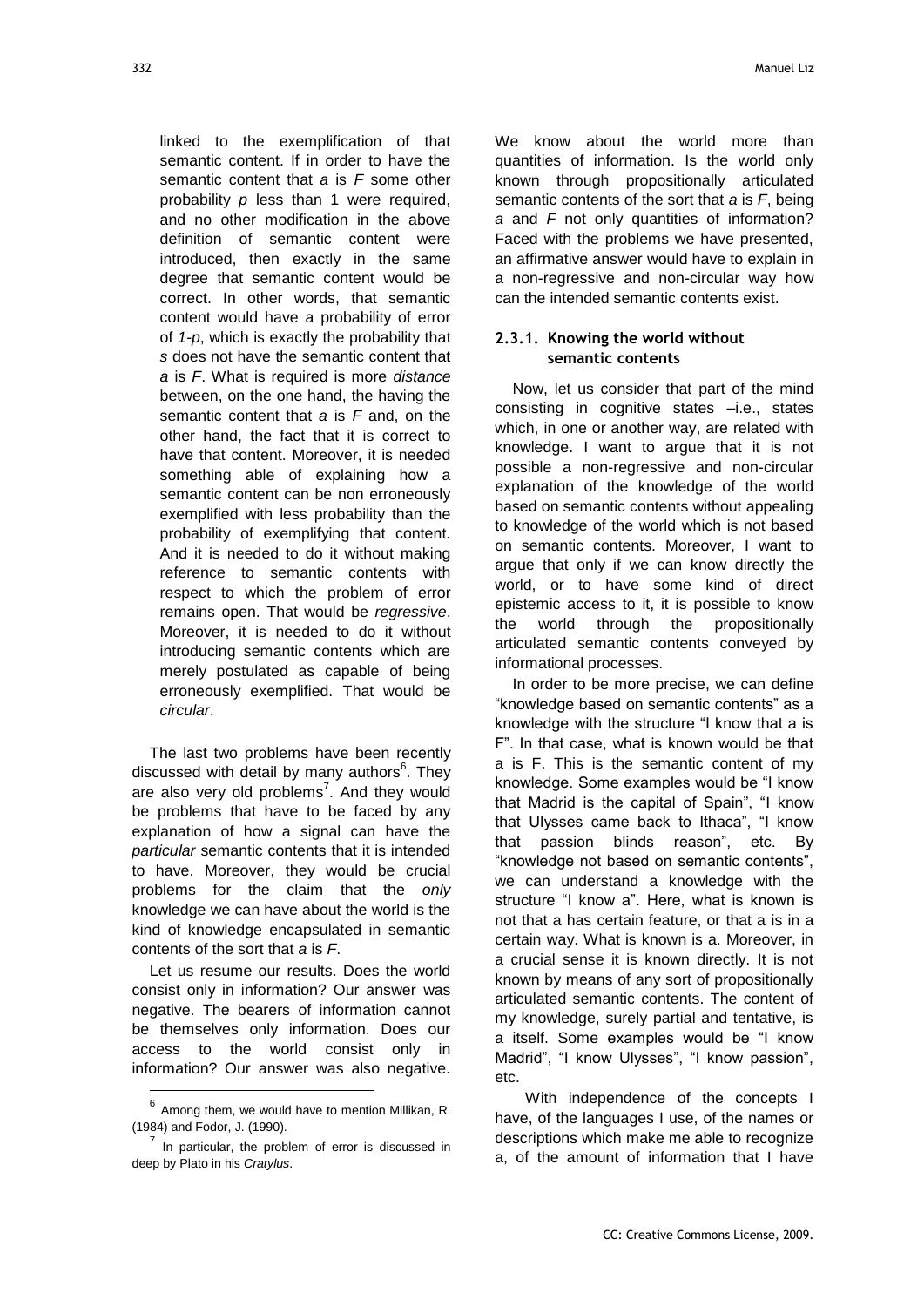about a, etc., if I know a, then I know the real thing, and I know it directly. I know without intermediaries the authentic a. If I know a, then it could not be other way. As it was noted, this does not mean that I know completely a, in all their aspects, or that I know a once and for ever. It only means that what I know is the authentic a. In other words, when I know a, I do not know merely some propositionally encapsulated information about a. I know directly the very a

 As I said, what I want to argue is that it cannot be explained how we can know the world through contents with the structure that a is F without assuming that we also have a kind of direct knowledge of the world, or a kind of direct epistemic access to it, which is not based on such propositionally articulated semantic contents. And the argument is very simple and intuitive. To know that Madrid is the capital of Spain, for instance, could not increase my knowledge of the world unless that, in one or another way, I am able of knowing which part of the world is such Madrid which is the capital of Spain. And I only can be able of that second kind of knowledge, without regress or circularity, knowing Madrid in a direct and non propositional way, or knowing in a direct and non propositional way something from which I can infer that I know which part of the world is Madrid. Knowing more features about Madrid, knowing more propositions about Madrid, would not be enough. Ever it would not be enough to know everything that can be true about Madrid. In order to know which part of the reality is such Madrid that is the capital of Spain, I have to know Madrid in a way that goes beyond any propositional semantic contents of the sort that a is F.

The world cannot consist only in information. The world itself has to be constituted by other features apart from informational features. Now, is the world that can be accessible to us something constituted only by semantic contents of a propositional sort? In other words, cannot we know the world but through certain semantic contents like that a is F? What I am suggesting is that we could not know the world through any amount of semantic contents unless we can also know some of those non informational features of the world in a direct way, i.e., in a

way not based on propositionally articulated semantic contents.<sup>8</sup>

## **3. Might the world be no more than information?**

That it is not possible to know the world through propositional semantic contents without knowing some features of the world that are not encapsulated that way entails that there is more than information in the world that is epistemically accessible to us --and *a*  fortiori in the world itself. And it entails that our minds cannot be only information.

#### **3.1. What else can the mind be apart from information?**

Even if the world cannot be only information, the mind might be only information. However, if the mind has to have some kind of direct access to non informational features of the world, *then* the mind cannot be only information.

According to what we have said, the mind has to have some kind of direct epistemic access to non informational features of the world. That is, the access to such features has to be carried out with independence on any information which can be received, codified and transmitted through semantic contents propositionally articulated. Hence, the world cannot be for the mind merely a ―source of quantities of information‖. And it cannot be merely either a "source of semantic contents". In one or another way, our minds have to be able of being in *"close touch"* with reality.

What else can be the mind? What else can be the mind apart from quantities of information and apart from a certain number of propositionally articulated semantic contents? A very classical answer to these questions would be that, apart from quantities of information and apart from semantic

 $\overline{a}$ 

<sup>8</sup> Russell's distinction between knowledge by description and knowledge by *acquaintance*, a central element of his philosophy after the formulation of his theory of description, would be very close to our argument. And we can find the same idea in Peirce's discussion of the crucial importance of signs with an indexical character in order to *anchor* in the real world any other kind of sign.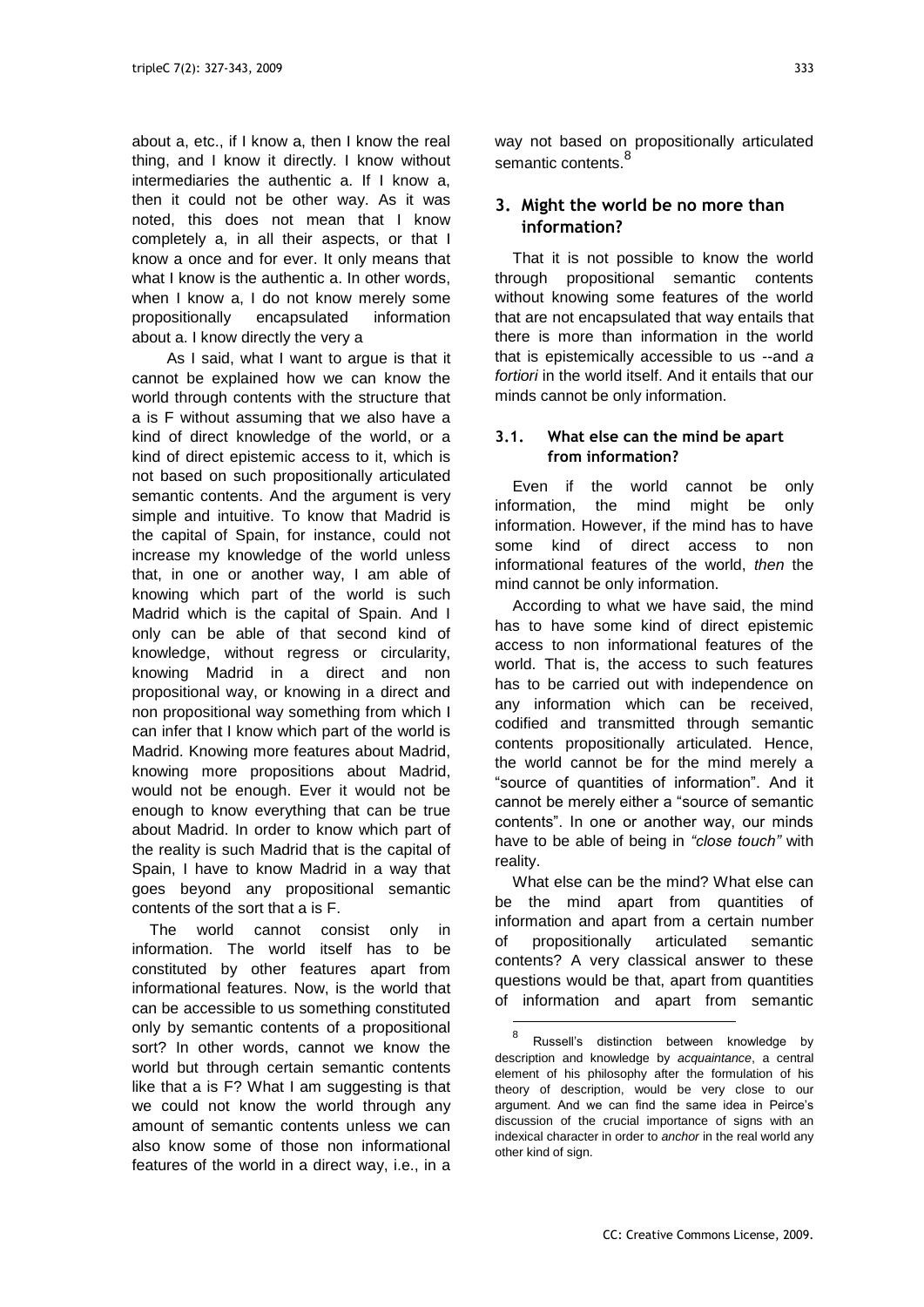contents propositionally articulated, the material structure and composition of the mind enables it to have certain *"referential capacities"*. Referential capacities would offer an epistemic access to the world, even a certain kind of direct knowledge, not based on propositional semantic contents. The important point is that knowing the reference of a propositionally articulated semantic content, knowing how it is anchored in the real world, would not be something like knowing that *a* is *F*, for any *a* and *F*. It would be something like knowing directly, without intermediaries of any kind, the very *a*. 9

Here, we would have a knowledge not based on semantic contents. And perhaps such sort of knowledge could be of help in order to solve the two problems above noted: the problem of getting *selective* semantic contents and the problem of *error*. Let us see why. Referential capacities might be able to select a relevant semantic content from all the other semantic contents which could be also present. That *a* is *F*, for example, could become in that way selected simply because the system in which that semantic content is exemplified *intends to refer* to the possibility that the object *a* is *F*. And because, in principle, those referential capacities could be exercised in a right or wrong way, it might be also possible to exemplify erroneously a semantic content like that *a* is *F*. This could be so either because we attribute the being *F* to something that is not *a*, or because we attribute the being *F* to something that is *a* but not *F*.

Referential capacities offer a way to try to solve the problems we are focusing on. However, there are reasons to think that it is a wrong way. There are reasons to think that the appeal to referential capacities only *presupposes* that those problems have a solution. The main difficulty with the assumption of such referential capacities for the mind is that those referential capacities are in serious need of *explanation*. In no way they would not have to be taken as irreducible. In other words, referential

l

capacities are *part of the problem*. And because of that, they cannot be the solution.

In fact, many authors have tried not to assume as primitive those referential capacities of the mind. There would be in our minds something more than information. But it would not be a primitive referential capacity. Referential capacities would have to be explained by non-informational features of the mind and, in the end, by non-informational features of the world.

#### **3.2. Functions**

There are other ways of trying to answer the question about what else can be the mind apart from information. Many recent authors, including here Dretske himself, would say that that "something else" that is not constituted by quantities of information, that does not consist either in some semantic contents propositionally articulated, that "something else" able of selecting particular semantic contents, and also able of making room for the error, is a number of "functions" that the mind has given both its material composition and its peculiar natural history.<sup>10</sup>

Nowadays, a very common perspective in order to explain how the mind is able of selecting determinate semantic contents, semantic contents which also can be erroneously exemplified, appeals to notions such as "functions", "objectives", "control mechanisms", etc. That perspective may have a biological motivation, but it also can be adopted in relation to non biological systems. It could be applied to any system able of receiving and modifying information.

The crucial idea is that not all propositionally articulated semantic content consisting in that *a* is *F*, that can be transmitted by a signal and received by a certain receiver system, is equally relevant for the system --for its existence, for its efficient functioning, etc.-- And the specific semantic content of a signal could be selected in relation to that "differential relevance". It will be a selected semantic content only that semantic content having a *relevant functional role* in the informational structure of the

-

<sup>&</sup>lt;sup>9</sup> John Searle would be paradigmatic with respect to such appeal to referencial capacities. See in particular Searle, J. (1980, 1983 and 1992).

<sup>&</sup>lt;sup>10</sup> See again Dretske, F. (1981) and Millikan, R. (1984).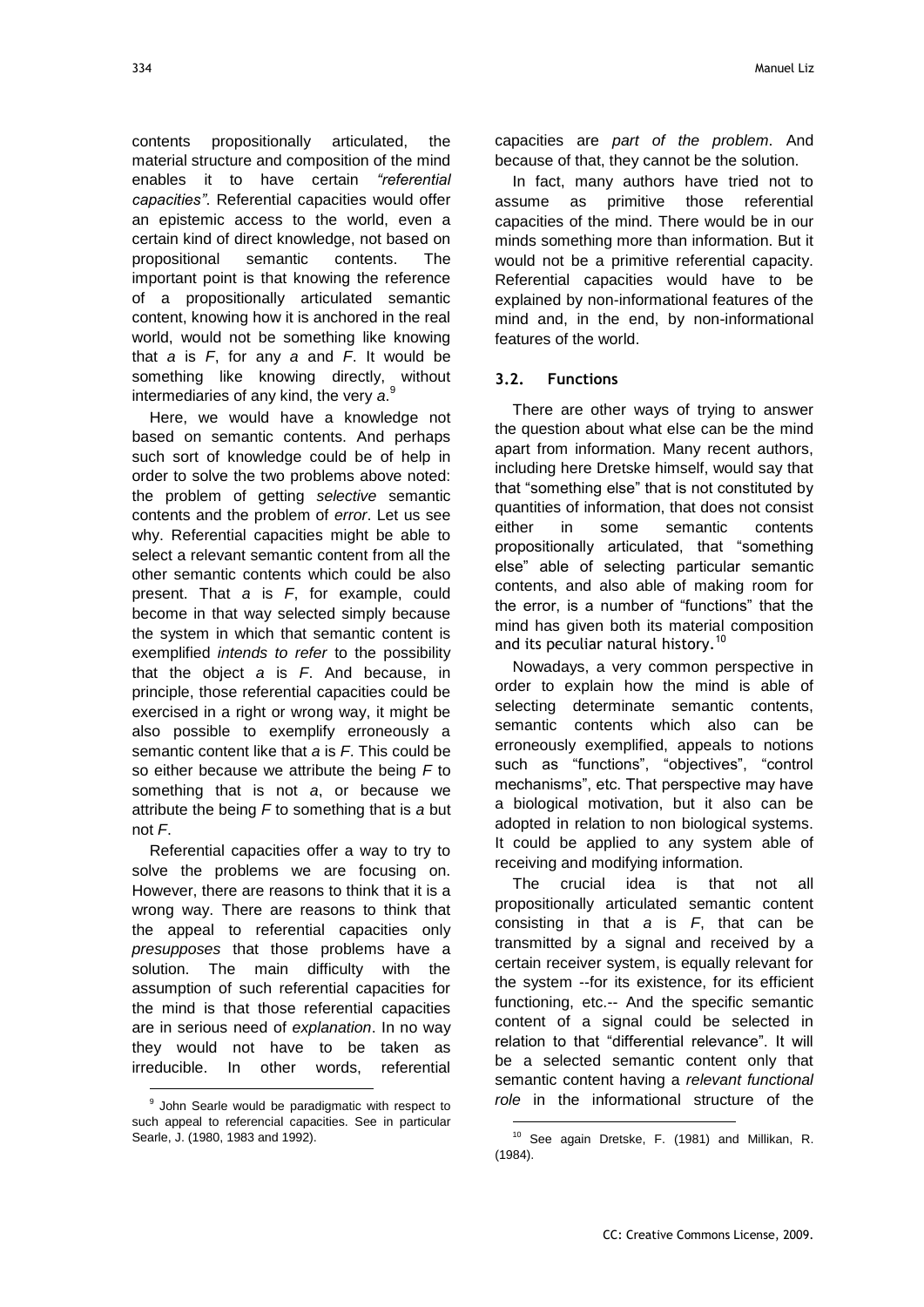system, with respect to the satisfaction of some objectives associated to the control parameters of determinate processes. Having epistemic access to those functions, objectives, control parameters, etc., in a conscious or unconscious way, the mind would be able to directly *access* to some features of the world without relying on any semantic content of a propositional kind.

All of that would make us able of giving an answer to the problem of *selection*. And we could also face the problem of *error*. The function of having a determinate semantic content, but not others, would be obviously selective. And the possibility that there exists such a function without a correct realization - as when, for instance, some scissors do not serve us to cut something they "would have" to cut-- entails the possibility of exemplifying a determinate semantic content, functionally selected, without being a correct semantic content. Simply, there would be a function which does not have an adequate realization.

From that perspective it is very easy to introduce *the biological notion of information*. We would be faced with information not only in a quantitative sense, but with information described through particular semantic contents propositionally articulated. Those contents would be functionally selected. And *natural selection* would be the best candidate –in the domain of non artificial design-- in order to make such functional selections. In that way, we could say, for instance, that some movements in the tail of certain animals have the "function" of transmitting information about a certain danger --predators in the proximities, etc.--. Or that some colours, or gestures, have the "function" of indicating a good disposition for reproduction. Or that certain genetic information has the "function" of controlling the production of determinate proteins, or the production of determinate organs, etc., and that other genetic information is redundant, or simply residual. $11$ 

There is a vast literature in biology, and philosophy of biology, about these topics. At the more reflective levels, however, an important problem arises. Basically, there are

l

*two ways to understand functions*. Functions can be understood 1) in a historic and diachronic sense, mainly in relation to the notion of "adaptation", and 2) in a systematic and synchronic sense, connected with the sense in which, for instance, the different parts of a machine can be identified. Indeed, they are two very different ways of making sense of functions. And as it has been noted many times, the implications of those two senses are very different. In particular, those two different senses might entail quite different conclusions with respect to the semantic contents relevantly selected in a particular case.

There would be another important problem. Functions, understood in one or another sense, also would be second order properties. Moreover, in this case they will clearly be functional properties. But the status of functions, in general, as physical properties would be much more problematic than the status of information. Functional properties beyond informational properties have a serious danger of being *excluded* from the physical world. The problem is that information seems to be a much more basic property than (other) functional properties. In other words, strictly the physical world seems to be constituted by first order physical properties --and relations-- and, may be, by information. And functions would have to be reducible to, or be definable through, those ingredients.

Functions would have to be explained in quite a similar sense to the sense in which it was said that referential capacities would have to be explained. It is very difficult to assume that functions can belong to the physical world as some kind of *primitive* properties. And this would also apply to what, from a biological point of view, can be called "natural functions". In that respect, the free appeal to the adaptative value of biological functions is very often considered no more than "bad teleology", or mere "panglossianism". In sum, the language of functions seems to have only a heuristic and pedagogic value.

<sup>&</sup>lt;sup>11</sup> Following that route, some authors have tried to introduce much more sophisticated "functions" like the ones attributed to the "memes".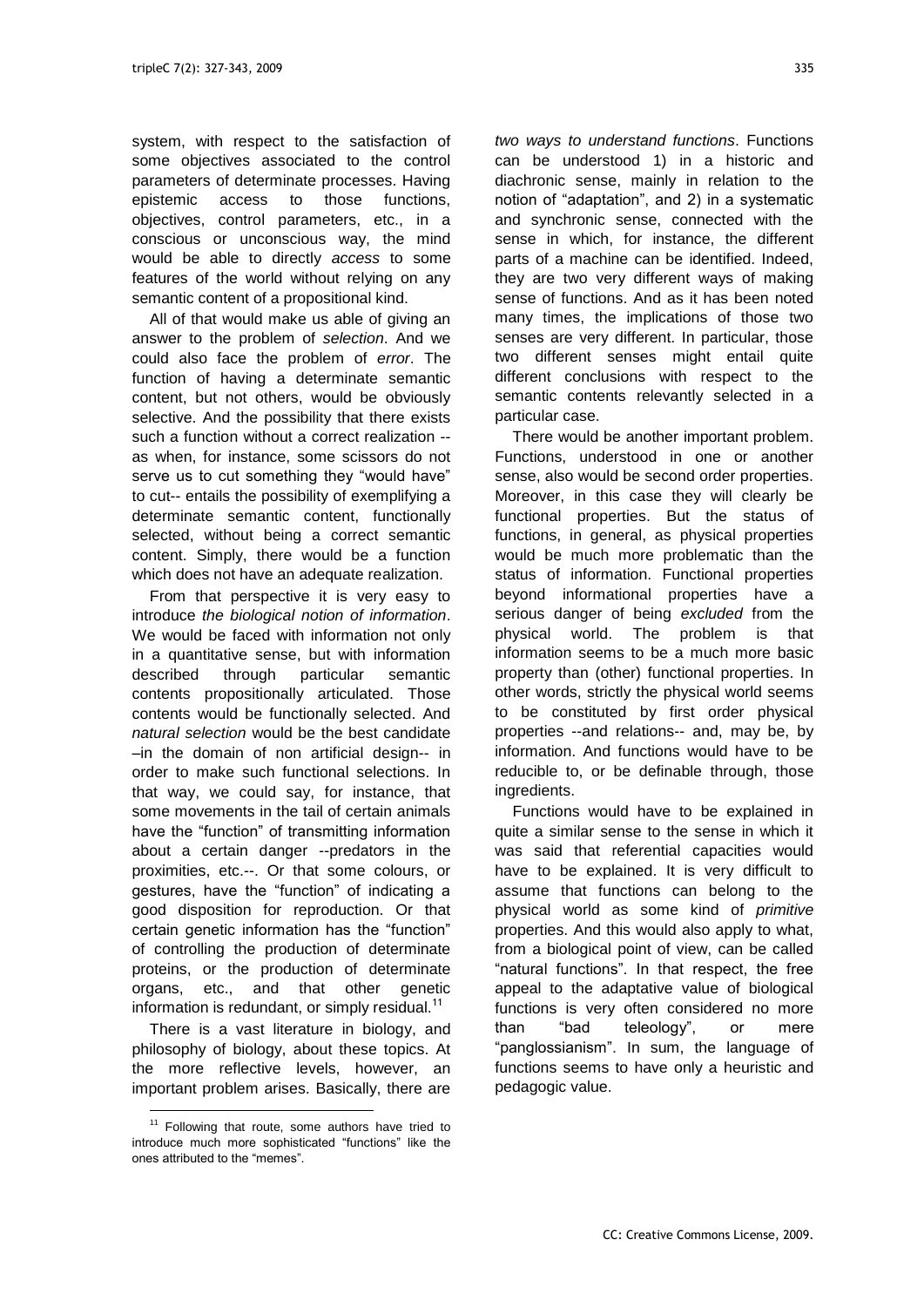This would not be to have no value at all, but it would be very different from having a clear and robust ontological value.

### **4. Semantic contents from other perspective**

As we have seen, the notion of "function" has not less problems than the notion of ―referential capacities‖. And both notions are much more problematic than the notion of information. Is there some other way of trying to select semantic contents? In this section, I am going to present a very suggesting alternative.

#### **4.1. Signals and signalizing systems**

Let us think on a *signalizing process* as something with the following structure:

- 1) There is a set of particular and concrete objects *o1, o<sup>2</sup> ,…, on*.
- 2) There is also another set of particular and concrete objects that serve for signalizing, or marking, the objects mentioned in 1. We can call them "signals":  $s_1$ ,  $s_2$ , ...,  $s_n$ .
- 3) An object *o<sup>i</sup>* can be signalized always with the signal *s<sup>j</sup>* , or with different signals *s<sup>i</sup> , s<sup>j</sup> , …, s<sup>k</sup>*, in different times and circumstances.
- 4) The signal *s<sup>i</sup>* can always signalize an object *o<sup>j</sup>* , or different objects *o<sup>i</sup> , o<sup>j</sup> , …, ok*, in different times and circumstances.

A *signalizing system* will be whatever system able of being involved in a signalizing process as the previously described, a very simple process consisting in "registering marks" or in "putting marks".

It would be very important to distinguish between *tokens* and *types* of both objects and signals. This would apply especially to conditions 3 and 4. Strictly, those conditions would have to be expressed in terms of tokens of certain types of objects and signals. Tokens of objects and tokens of signals would belong to certain types. We will assume that there are tokens of objects of types *o<sup>i</sup> , o<sup>j</sup> , …, ok*, and also that there are tokens of signals of types *s1, s2, …, sn*. For the purposes of our discussion, we will only explicitly distinguish

between tokens and types, of objects and properties, when it is necessary.

Now, a semantic content consisting in that *a* is *F* could be understood as a property adscribed to certain peculiar combinations of the signals, or marks, that a signalizing system is able of producing. In order to present my proposal, I need first to introduce some other concepts.

#### **4.2. Correctness conditions**

Let be *R(si,,sj)* a particular combination of the signals *s<sup>i</sup>* and *s<sup>j</sup>* produced by a signalizing system. Let us define *S(si)* as the set of objects signalized by the signal *s<sup>i</sup>* , and *S(sj)* as the set of objects signalized by the signal *s<sup>i</sup>* . We can establish the following general sort of *correctness conditions C1* upon the combination *R(si,,sj)* of signals *s<sup>i</sup>* and *s<sup>j</sup>* :

(C1) *R(si,,sj)* is a correct combination iff  $S(s_i) \subseteq S(s_i)$ .

In other words,  $R(s_i,s_i)$  is a correct combination if, and only if, the objects signalized by  $s_i$  also are objects signalized by *sj* .

#### **4.3. Condition of re-identification. Signals with a re-identificative value**

Now, let us suppose a complex signalizing system, able of signalizing and also able of producing combinations of signals *R(si,,sj).*  Over those combinations of signals, we can establish the following *condition of reidentification C2*:

(C2) If there are signals *F'*, *F''*, etc., such that 1) the system can produce the combinations *R(a,F')*, *R(a,F'')*, etc., and 2) these combinations of signals *satisfy* correctness conditions like *C1*, then we will say that the system is able of reidentifying the objects signalized by *a*.

In that case, we will also say that the signal *a* becomes a signal with a *re-identificative value*.

Signals with a re-identificative value are able of signalizing objects in a way that makes possible that those very *same* objects can be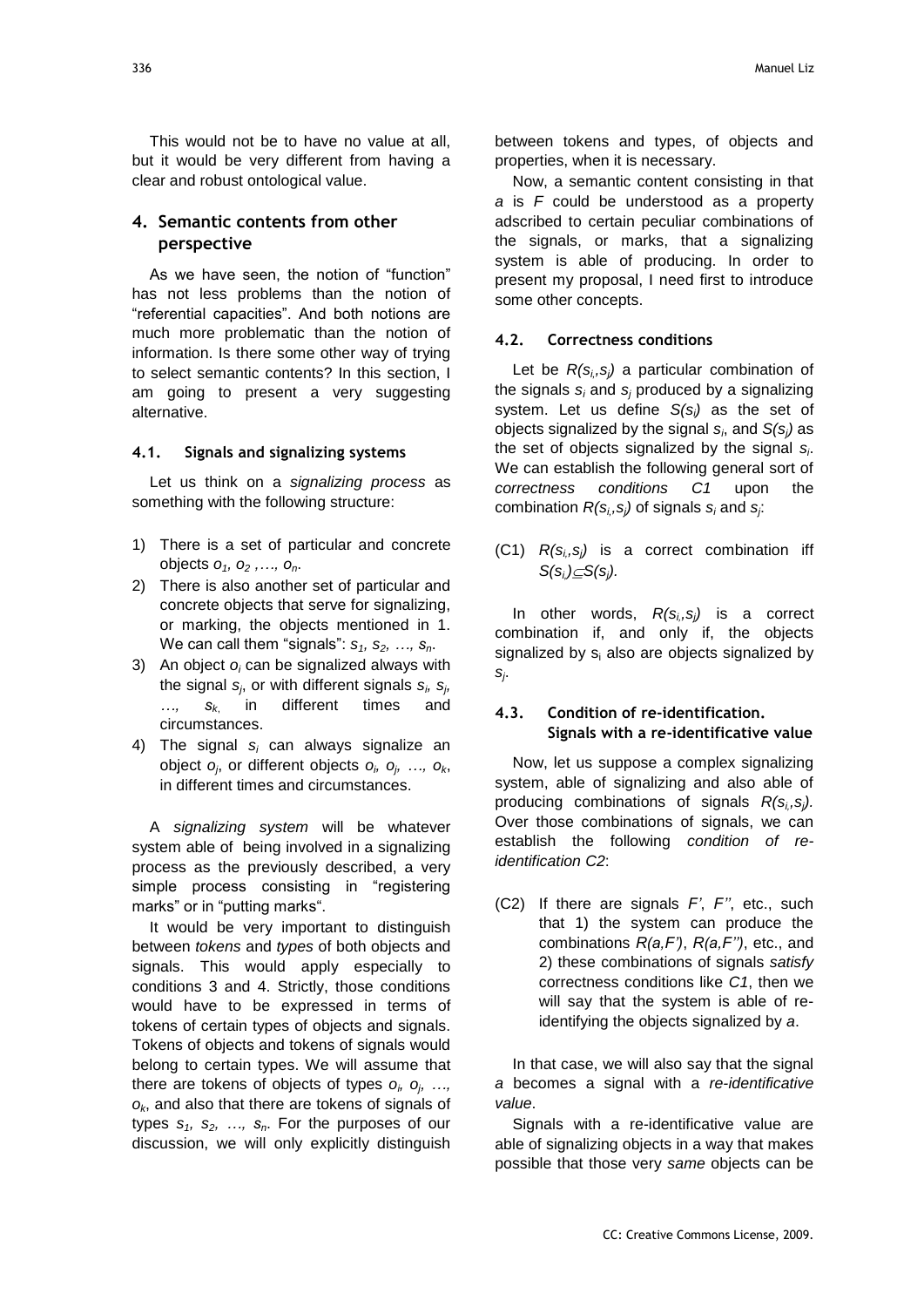signalized by *other* different signals. Therefore, the same objects could be reidentified through those other signals.

A limit case of *C2* would follow when signals *a* and *F'*, *F''*, etc., are tokens of exactly the same relevant *type* of signal. Here, those different tokens would serve to *identify* a relevant type of object which is tokened in various ways. From this point of view, every identification would be a re-identification.

Note that the signal *F* has *not* been involved in the definition of the condition of reidentification for the signal *a*. This fact will be important in our definition of semantic content.

#### **4.4. Condition of generalization. Signals with a generalizing value**

Also, we can establish the following *condition of generalization C3*:

(C3) If there are signals *a'*, *a''*, etc., such that 1) the system can produce the combinations R(a',F), R(a'',F), etc., and 2) these combinations of signals *satisfy* some correctness conditions like *C1*, then we will say that the system is able of generalizing over the objects signalized by *F*.

In that case, we will also say that the signal *F* becomes a signal with a *generalizing value*.

From conditions *C2* and *C3* a number of *other* important semantic concepts could be defined in new and suggesting ways. We will not do it in this paper. All of them would be based on very simple signalizing processes of the kind above described.

Note that, this time, the signal *a* has *not* been involved in the definition of the condition of generalization for the signal *F*. This fact will be also important in our definition of semantic content.

#### **4.5. Semantic contents**

With the help of the concepts previously introduced, the notion of *semantic content* could be understood in the following way:

#### *If a system*

- 1) is able of signalizing, i.e., if it is able of registering or putting signals, in the way above described,
- 2) is able of producing the combination of signals, or the complex signal, *R(a,F)*,
- 3) with respect to other combinations of signals, that is, exceptuating *R(a,F)*, the signal *a* has for the system a reidentificative value, and
- 4) with respect to other combinations of signals, that is, exceptuating *R(a,F)*, the signal *F* has for the system a generalizing value.

## *then*

 $\overline{a}$ 

when the system produces the combination of signals *R(a,F)*, such combination, for the system and in that production, will have the propositionally articulated semantic content consisting in that *a* is *F*, with the correctness condition associated that *S(a)S(F).*

In other words, a certain combination of signals *R(a,F)* will have the semantic content that *a* is *F* when a signal *a* with a reidentificative value is combined with a signal *F* with a generalizing value having that combination *S(a,)S(F)* as its correctness condition*.*

We can say that in those circumstances. that correctness condition makes that the system is *committed* to signalize with *F* the objects that are signalized with *a*. And we can say that such correctness condition would be *fulfilled*, or that it would be satisfied, if the signalizing behaviour of the system shows that in fact this is what the system *would probably do in the circumstances*.

Some times this will be the case. Other times, it will not. In particular, the last would happen when the system becomes strongly committed with other signalization processes *contrary* to the previous one –i.e., when the system produces relevant combinations of signals with a content entailing that *a* is not *F*. 12

<sup>&</sup>lt;sup>12</sup> In this respect, correctness conditions would be quite similar to assertability conditions. However, the relevant facts for the acquisition and fulfilment of correctness conditions, in the defined sense, would have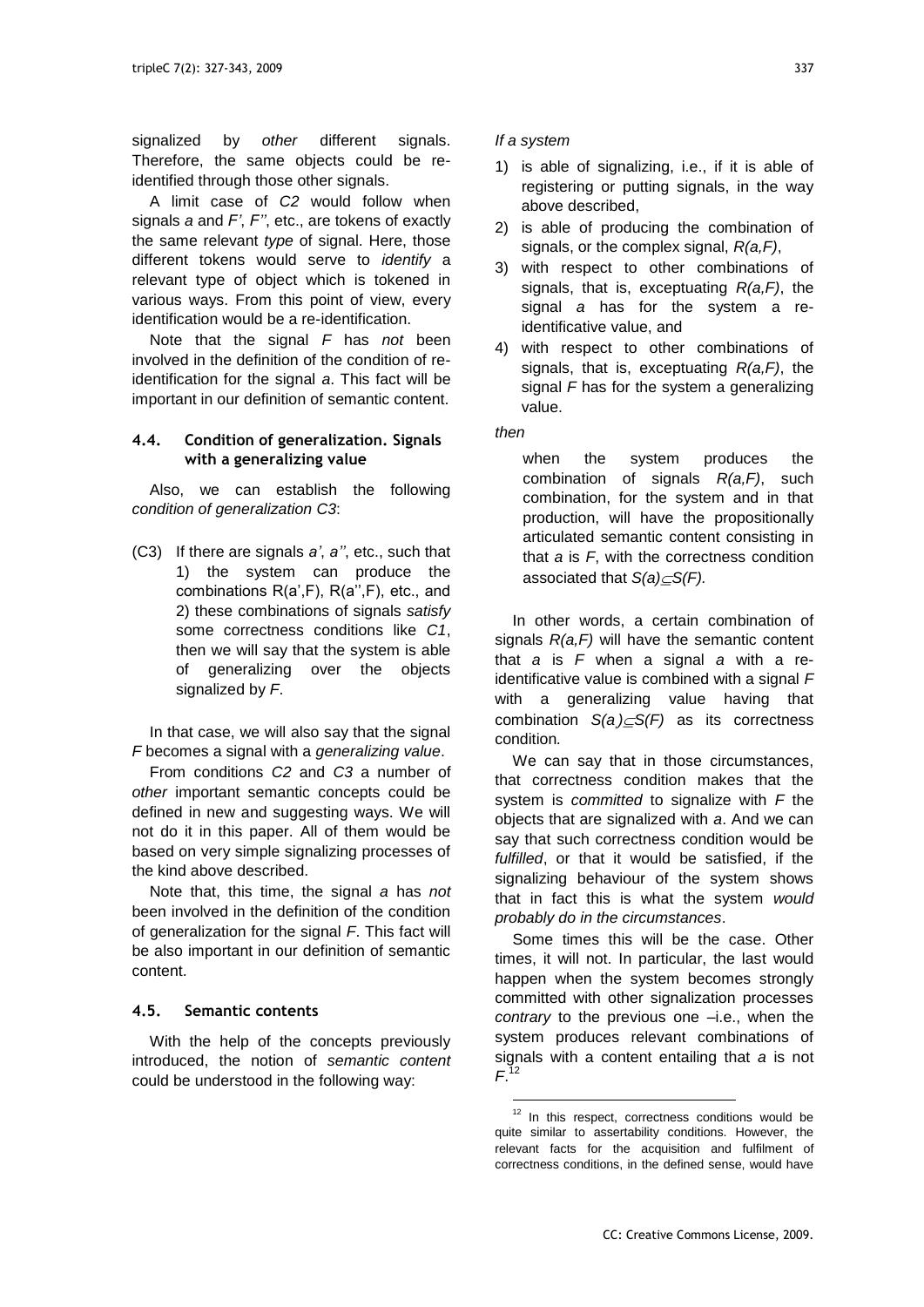Hence, the semantic content of a combination of signals such as *R(a,F)* is crucially determined by

- 1) the fact that, in the system in question, the signal *a* has a re-identificative value,
- 2) the fact that the signal *F* has a generalizing value, and
- 3) the fact that the combination of signals *R(a,F)* has as its correctness condition that  $S(a) \subseteq S(F)$ .

The re-identificative and generalizing values would be obtained through the satisfaction of conditions *C2* and *C3* by *other* combinations distinct from *R(a,F).* And our definition of semantic content would be applied over the combination of signals *R(a,F).*

At this point, we can see the reason why the signal *F* has not been involved in the definition of the re-identificative value of the signal *a*, and also the reason why the signal *a* has not been involved in the definition of the generalizing value of the signal *F*. In order to have the semantic content that *a* is *F*, the combination of signals *R(a,F)* has to have a certain correctness condition such that the signal *a* has a re-identificative value *independent* on the satisfaction of that correctness condition. And the combination of signals *R(a,F)* has to have a certain correctness condition such that the signal *F* has a generalizing value *independent* on the satisfaction of that correctness condition.

In other words, to have that *a* is *F* as an semantic content with *S(a,)S(F)* as its correctness condition has to be something *previous* to the satisfaction to that peculiar correctness condition.

#### **4.6. A progressive selection of semantic contents**

The processes of signalization themselves can be very unclear as to what objects are marked by what signals. In principle, the conditions C1, C2 and C3 could be applied in *many* different ways. This entails a problem. It would seem that what we only could obtain is

l

a set of *potential semantic contents*, without being able to select in no circular or regressive ways some particular semantic contents over other ones.

However, things would not be necessarily so if the sets of possible conditions of correction that could be applicable to a signalizing system were able of have a *differential explanatory power* in relation to the dynamics and structure of the system, especially when the system increases in complexity. In that case, the semantic contents attributed to the system could become *more and more specific*.

Even though we did not know with complete certainty what object are marked by what signals, some possibilities could have more explanatory power than other ones. Moreover, an important assumption at this point would be that this is what just happens in the majority of cases. More concretely, the *hypothesis* would be the following one:

When the conditions of correction are part of complex behaviours and complex structures, the problem of attribute them, obtaining that way certain specific semantic contents, tends to have a *unique solution*.

The dynamics and structure of the signalizing processes, and its growing complexity, would be able of *progressively selecting* certain particular semantic contents, or at least a set of logical variations of particular semantic contents. Moreover, such semantic contents could be taken *erroneously*. That would happen simply when their correctness conditions are not fulfilled.

Following the strategy proposed, semantic contents could be selected. The selection would be compatible with the existence of error. It could be made without any regress or circularity. And we would not need any appeal to the existence of irreducible "referential capacities" or to any sort of natural "functions" in the usual sense.

In the last term, correctness conditions and semantic contents are devices for describing certain peculiar modes of *behaviour* -– including here signalizing behaviour--, which could not be easily described other ways. And to say that the problem of attributing correctness conditions and semantic content to a signalizing system tends to have a unique

to do with processes of signalization and not with any kind of irreducible epistemic states.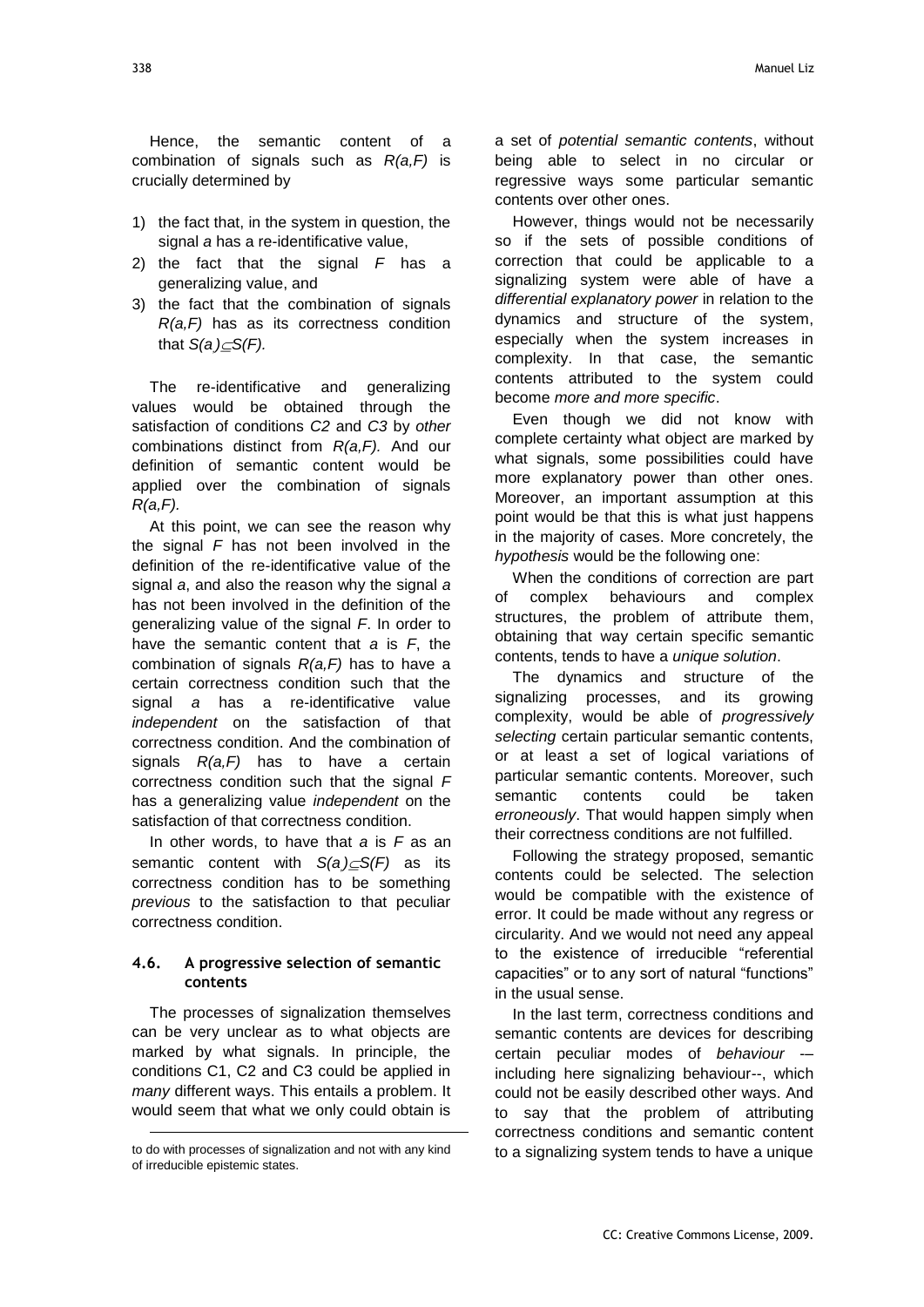solution, when we know more and more about the dynamics and structural complexities of the systems under consideration, is only to say that such knowledge put us on the good track in order to identify and describe the peculiar modes of behaviour we are interested in.

#### **4.7. Signalization and reference**

We have suggested the hypothesis that more and more specificity in the attribution of correctness conditions and semantic contents can be achieved through the differential explanatory power that those attributions could have in relation to the dynamics and structure of the signalizing systems. That could be so even though "reference" was not determinate.

The notion of reference, applied to signals, has been completely *absent* of our approach. There was nothing like "the reference of a signal". The relationships among objects and signals –other objects-- were not relations of "reference", or relations of "aboutness". Signals were not "about" some objects.

Our primitive, or more basic, relation was one in which objects have signals –other objects--, either because a system is able of registering signals, or because the system puts certain marks on some objects . Hence, even though reference is something *indeterminate*, or even though it becomes something ultimately "*inexcrutable*"<sup>13</sup>, our correctness conditions could become more and more selective. And that progressive selection could produce finally unique solutions –and logical variations of those solutions.

Perhaps reference is not determined by physical facts. However, that indetermination is perfectly compatible with the determination in the long run of correctness conditions, and therefore of semantic contents, by the physical facts involved in the processes of signalization. The notions of "object" and "signal", or "mark", --other special kind of object—, are not so clear and unambiguous as for entailing that *any* process of signalization determines the attribution of some particular correctness conditions and

l

semantic contents. In general, there would be more than one such attribution that can be made over any process of signalization. But the more of such physical facts get to be involved in the processes of signalization, and the more we would get to know about them, the narrower will be the margins of variability for such correctness conditions and semantic contents. In the end, those margins of variability only have to do with some relations among *S(si)* and *S(sj)*, and such entities are sets of physical objects –the physical objects signalized by the signals *s<sup>i</sup>* and *s<sup>j</sup>* .

Once again, our approach does not make any appeal to any kind of *"referential capacities"* of the mind. Reference has not been supposed as a primitive relation in the processes of signalization. Registering signals, or putting signals, is not referring. Because of that, we can describe how signalizing processes can be carried out, and how through those processes some particular semantic contents can be identified, without any need of conceiving reference as something determinate. In other words, semantic content could be determinate even though reference is not determinate. Moreover, even though reference is not determinate, we could have statements describing reference relations having those statements correctness conditions completely determinate. And some of those statements could be acceptable, but not other ones.<sup>14</sup>

#### **4.8. Signalizing and naming**

1

We have argued that signalizing would not be the same than *referring*. But it would not be the same than *naming* either. Signalizing is a process, or an operation, much more basic than naming.

Signalizing would be something that could be carried out in a completely "*private*" way. In "the private diary of sensations" - those of each one--, described by Wittgenstein<sup>15</sup>, there is signalization. There are signalizing

<sup>&</sup>lt;sup>13</sup> In the sense of Quine, W. (1960 and 1969).

<sup>14</sup> This would follow from the *compatibilism* between the indetermination of references and the determination of semantic contents, and of their associate correctness conditions. About that compatibilism, see the classical arguments of Post, J. (1987).

<sup>&</sup>lt;sup>15</sup> See Wittgenstein, L. (1953), especially  $#$  258 and #270.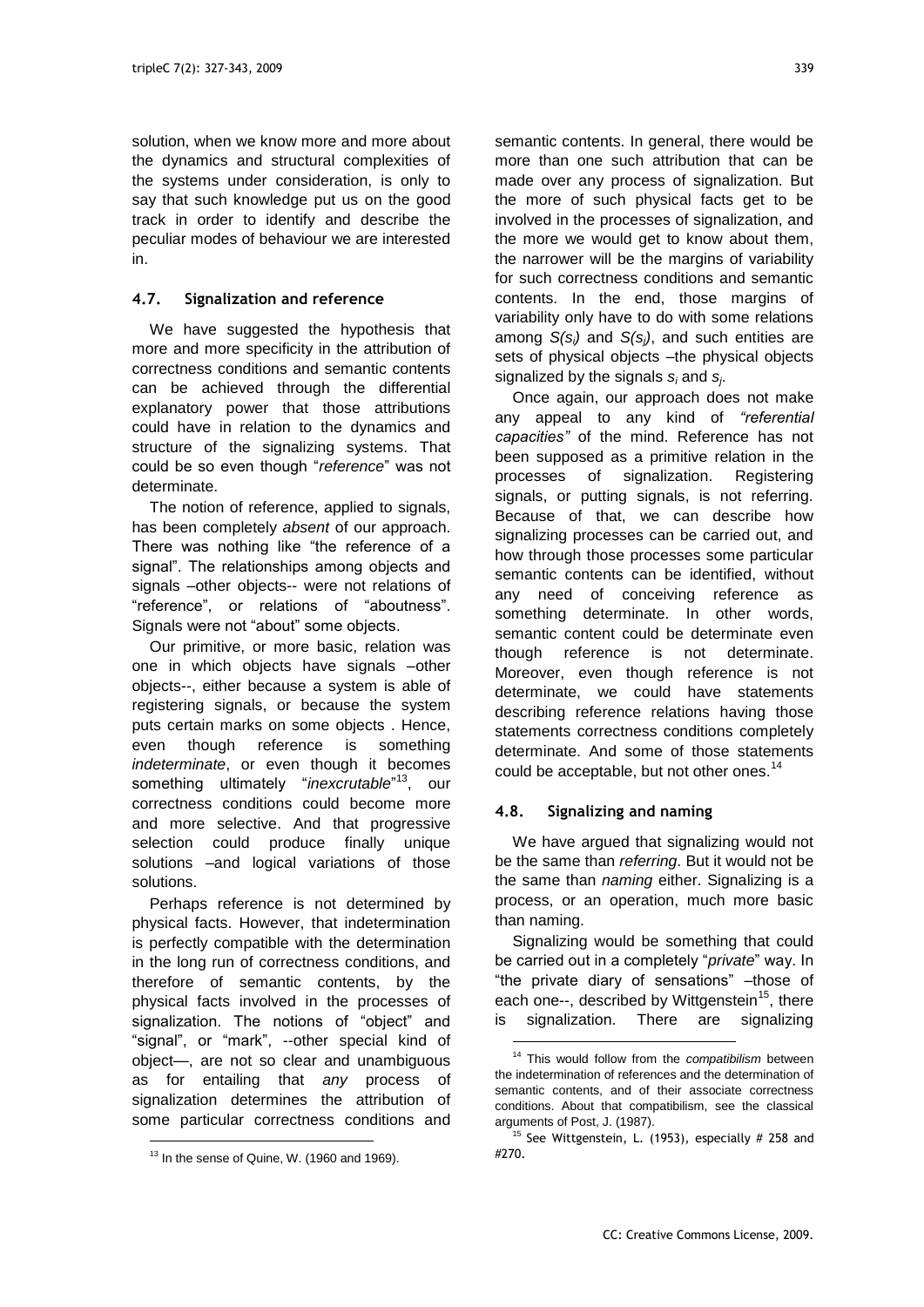processes in the sense above defined. Moreover, there could be combinations of signals with associate correctness conditions of kind *C1*. However, there is only this. And the arguments of Wittgenstein would show that *there could not be semantic contents* because there is no "private way" in which it can be taken for granted the satisfaction of conditions of re-identification *C2* and the satisfaction of conditions of generalization *C3*. And if naming requires satisfying conditions of re-identification *C2*, as it is plausible to claim, then there could not be either any naming in such a "private diary of sensations".

## **4.9. Signalizing functions? Correctness functions?**

Let I have suggested a strategy to select semantic contents in such a way that 1) the problem to select particular semantic contents can be solved, and 2) such semantic contents can be erroneously exemplified.

The selection could take place simply knowing what objects have what signals. And avoiding all the peculiar traditional problems posed by the notion of reference, this could be made in exactly the *same ways* in which we get to know something about any object. To know more and more about the dynamics and the structure of the signalizing system would tend to offer unique solutions to that selection.

With respect to the problem of error, things are also clear. Semantic contents would have associate correctness conditions, And those correctness conditions could be fulfilled or not fulfilled. Error would be originated when the particular *commitment* associated with a semantic content is not displayed in *behaviour* –at least in potential behaviour. In other words, error is originated when there is a correctness condition which is not fulfilled.

As it was said, such selection would not involve any irreducible "referential capacity". And even taking into consideration dynamical and structural aspects of the signalizing systems, it would not involve any problematic notion of "function" either.

Can we avoid completely the appeal to functions? Could not we say that some *"functions of signalization"* and, also, some *"functions of correction"* are implicitly involved in our approach? In fact, we can speak in those terms. But the existence of functions in these senses would not be problematic. Functions would not be something irreducible and unexplainable. Functions of signalizations would simply be certain relations among physical objects. Some physical objects would be signalized, or marked, by other physical objects which are called signals. And functions of correction would simply be certain relations defined over those relations of signalization. They would exist because the second ones exist too.

## **4.10. Selective attention**

Any signal would have a certain "quantity of information". Moreover, that quantity of information could be filled with "particular semantic contents", propositionally articulated, through processes of signalization, and through processes of production of combinations of signals satisfying conditions *C1*, *C2* y *C3*. The selection of semantic contents that has been introduced would not be regressive or circular. In the last term, it is the peculiar dynamics and structure of the processes of signalization what make us able of selecting particular semantic contents with their associate correctness conditions.

In all of that, however, we have to presuppose some sort of *"direct access"* with respect to the objects that are signalized, and also with respect to the signals that signalize them. Could we say something more about this point? I think that we can. We can say something more. Such sort of "direct access" could be given by what is ordinarily call ―*attention*‖.

To be attentive is a very basic psychological attitude --really, it is a big familly of attitudes. And it is an attitude that requires at a certain point the *lack of intermediaries*. At this point, to be attentive to an object, which perhaps also is "calling our attention", is to be in touch with it in a very direct way. The intermediaries –using a monitor, a microscopy, some glasses, etc.—only have an instrumental value. In any case, they are not like a "veil".

Here, we could mention the "qualitative" contents‖ of attention in all of its perceptive modes. That is, we could mention the possible existence of "qualia". And how those "qualia"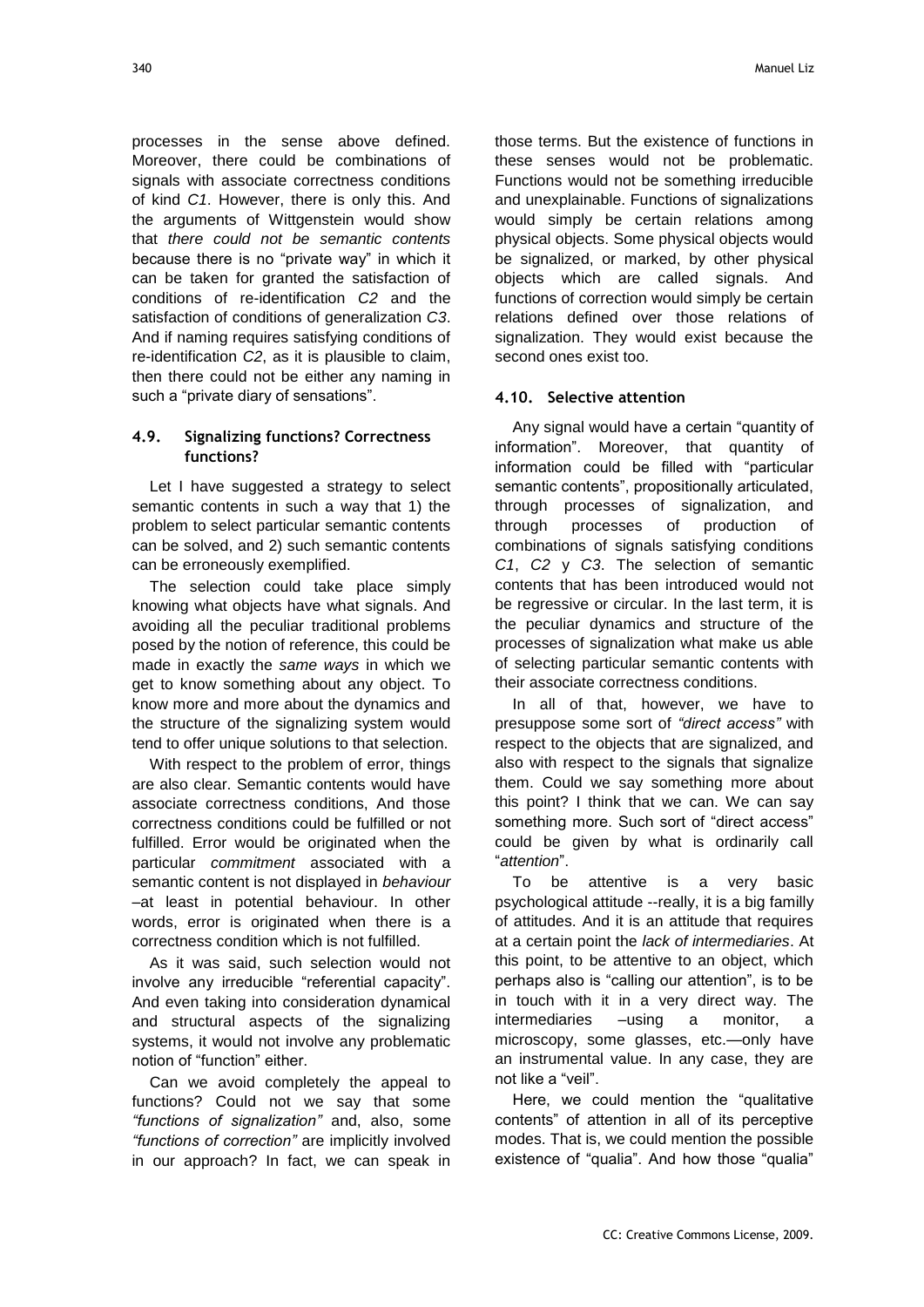might be infradetermined by any sort of semantic contents propositionally articulated<sup>16</sup>. Even we could make reference to the interesting hypothesis that perhaps semantic contents are constituted by a special sort of modulation, or "tuning", over those qualitative contents<sup>17</sup>. But we will not do it. We can avoid those discussions here. For our purposes, it will be enough to define *selective attention* in the following way:

#### *To be attentive is to register signals or to put signals.*

The proposal is as simple as suggesting. A signalizing system would be a system able to register signal, or able to put signals. In both cases, we could say that the system has a certain sort of selective attention with respect to some objects. And in both cases, we could have first order physical processes *supporting* informational processes. Those first order physical processed would be able of selecting the particular semantic contents conveyed by the informational processes.

Physical processes consisting in registering signals or putting signals, together with other physical processes consisting in combining signals, could make us to understand how information gets to have the particular semantic contents that it has. Using again the analogy introduced in other sections, we could say that those processes would make us to understand how a glass with the capacity to contain, for instance,  $\frac{1}{2}$  litre "of some liquid" get to contain in fact  $\frac{1}{2}$  litre "of water" instead of  $\frac{1}{2}$  litre "of milk", or instead of  $\frac{1}{2}$  litre "of beer", etc.

A signalizing system would be a system able to be *attentive* to reality in a selective way. And this would not be an informational property. It would be something much more basic. In qualitative terms, we could say that a signalizing system would be able of "feeling" and "touching" the world. Of course, these would not be informational properties. And it would be a very suggesting problem to investigate whether selective attention in that

l

*qualitative* sense could be also a physical property.

## **5. Is there some relevant connection between our two questions?**

Is there some relevant connection between the question whether the world might be only information and the question whether the mind might be only information? We have given a negative answer to both questions. The world cannot be only information, and the mind cannot be only information either. And in fact there is a close and important connection between our answers. The world has to contain non informational features epistemically accessible to us. And our minds have to include something making possible such access.

#### **5.1. Accessibility and access**

On the one side, knowing the world cannot consist only in knowing quatities of information. It is required to know also some particular semantic contents. And to select some semantic contents entails that some *non informational physical features* of the world –properties, objects, events, states of affairs, etc.— involved in the informational processes have been accessible. There is no other way of selecting semantic contents. Those features have to exist in reality and they have to be accessible to us. In terms of states of knowledge, we could say that without the appeal to some sort of knowledge not based on semantic contents, propositionally articulated, we could not go out of the situations of regress and circularity to which we are lead by the problems we have faced –mainly, the problem of selecting semantic contents and the problem of error--. And that knowledge not based on semantic contents is knowledge of non informational physical features.

On the other side, if we do not want to appeal to the existence of some sort of primitive "referential capacities", nor to the usual notion of "function", in order to explain how our mind in able to select certain particular semantic contents, i.e., certain particular propositions, we would have to make reference to the special *"direct access"* 

<sup>16</sup> About that, see Chalmers, D. (1996) and Tye, M. (1995).

<sup>&</sup>lt;sup>17</sup> In relation with this idea, see Horgan, T., and J. Tienson (2002), and Pitt, D. (2004).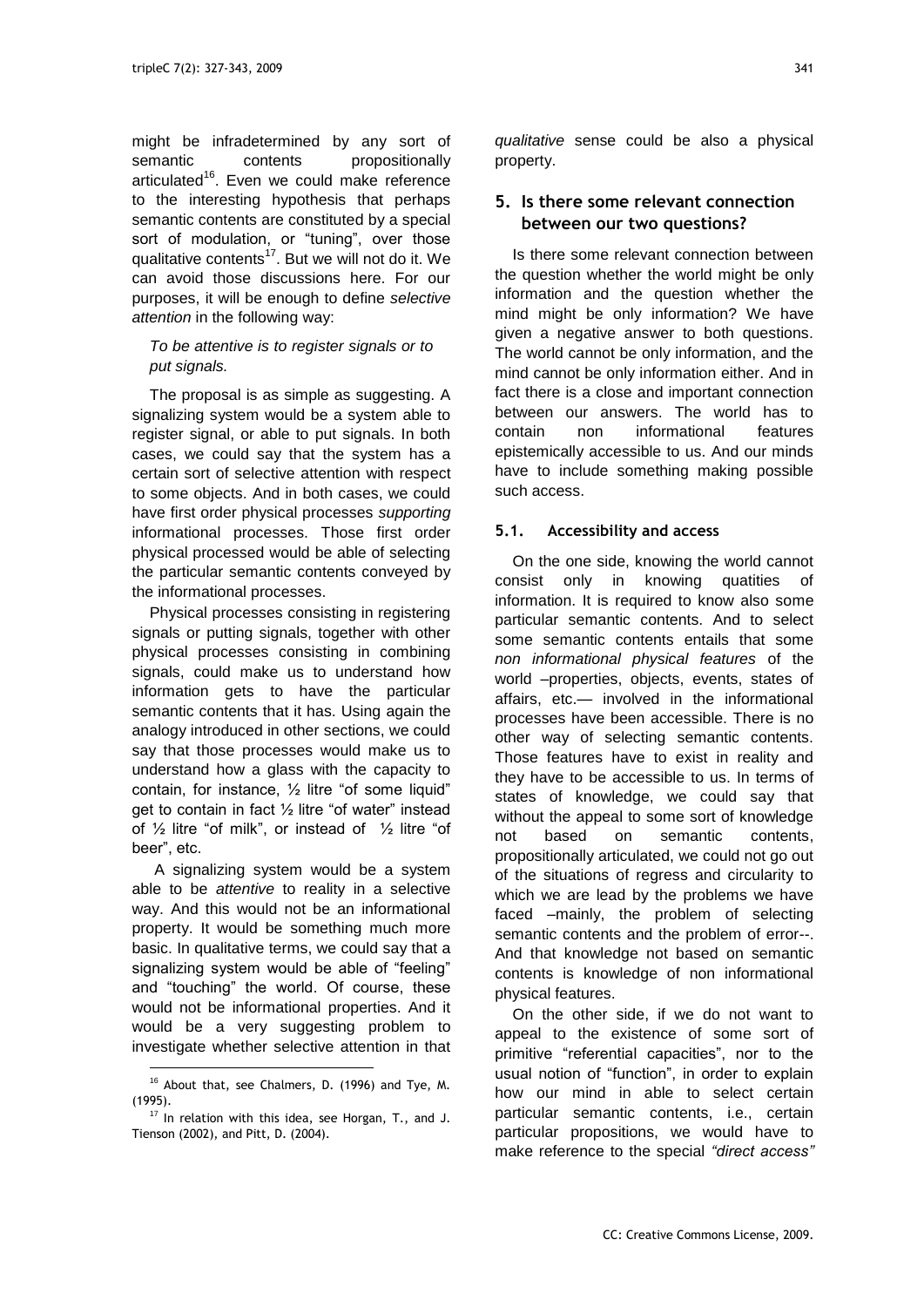that our mind has to some of those non informational physical properties.

Mi proposal is that, once we have excluded those "referential capacities" and those ―functions‖, a system –we ourselves, or any signalizing system with a certain degree of complexity– gets to have particular semantic contents registering signals of, or putting signals on, something non informational, and doing it in special ways.

More precisely, only in that way a system can get to have semantic contents progressively determinable. For there is not any reason to think that semantic contents propositionally articulated ought to be always *fully determinate*!

#### **5.2. The real world**

Let us close considering a possibility that we have not taking into account. The approach offered about signalizing processes, combinations of signals with characteristic correctness conditions, complexity, etc., would follow having application in a possible world in which every object –event, state of

affairs, etc.—is no more than a *subjective construction*, or projection, with respect to which we are able of maintaining attitudes of selective attention. In other words, it would have application in a completely idealist world. Also, it would have application in a kind of Kantian world bifurcated in a "phenomenal" part and in a "noumenical" part. How to make sense of these possibilities?

I think that the right way of making sense of those possibilities is saying that our discussion is *orthogonal* to the problem of realism -to "that" problem of realism--. Our discussion might be framed inside a realist conception, but also inside an idealist one. Where does that neutrality come from? I think that the answer is very simple. Knowing the reality does not entail knowing it in all its aspects. And those aspects of reality able of deciding the problem of realism –in the case "that" problem of realism is decidable— are not the aspects of reality able of deciding our discussion about how some particular semantic contents can be obtained!

#### **References**

Chalmers, D. (1996). The Conscious Mind, Oxford: Oxford Univ. Press.

- Dretske, F. (1981). Knowledge and the Flow of Information, Cambridge: MIT Press.
- Fodor, F. (1990). A theory of Content, Cambridge: MIT Press.
- Horgan, T. & Tienson, J. (2002). The Intentionality of Phenomenology and the Phenomenology of Intentionality. In D.

Chalmers (Ed.) Philosophy of Mind: Classical and Contemporary Readings (pp.520-531). Oxford: Oxford Univ. Press. Millikan, R. (1984). Language, Thought and Other Biological Cathegories, Cambridge: MIT Press.

Pitt, D. (2004). The Phenomenology of Cognition or What is it Like to Think that P? *Philosophy and Phenomenological Research, 69*, 1-36.

Post, J. (1987). The Faces of Existence, New York: Cornell Univ. Press.

Quine, W. (1960). Word and Object, Cambridge: MIT Press.

—— (1969). Ontological Relativity and Other Essays, New York: Columbia Univ. Press.

Searle, J. (1980). Minds, Brains, and Programs. *Behavioral and Brain Sciences, 3*, 417-424.

- —— (1983). Intentionality: An Essay in the Philosophy of Mind, Cambridge: Cambridge Univ. Press.
- —— (1992). The Rediscovery of the Mind, Cambridge: MIT Press.
- Tye, M. (1995). Ten Problems of Consciousness, Cambridge: MIT Press.

Wittgenstein, L. (1953). Philosophical Investigations, Oxford: Basil Blackwell.